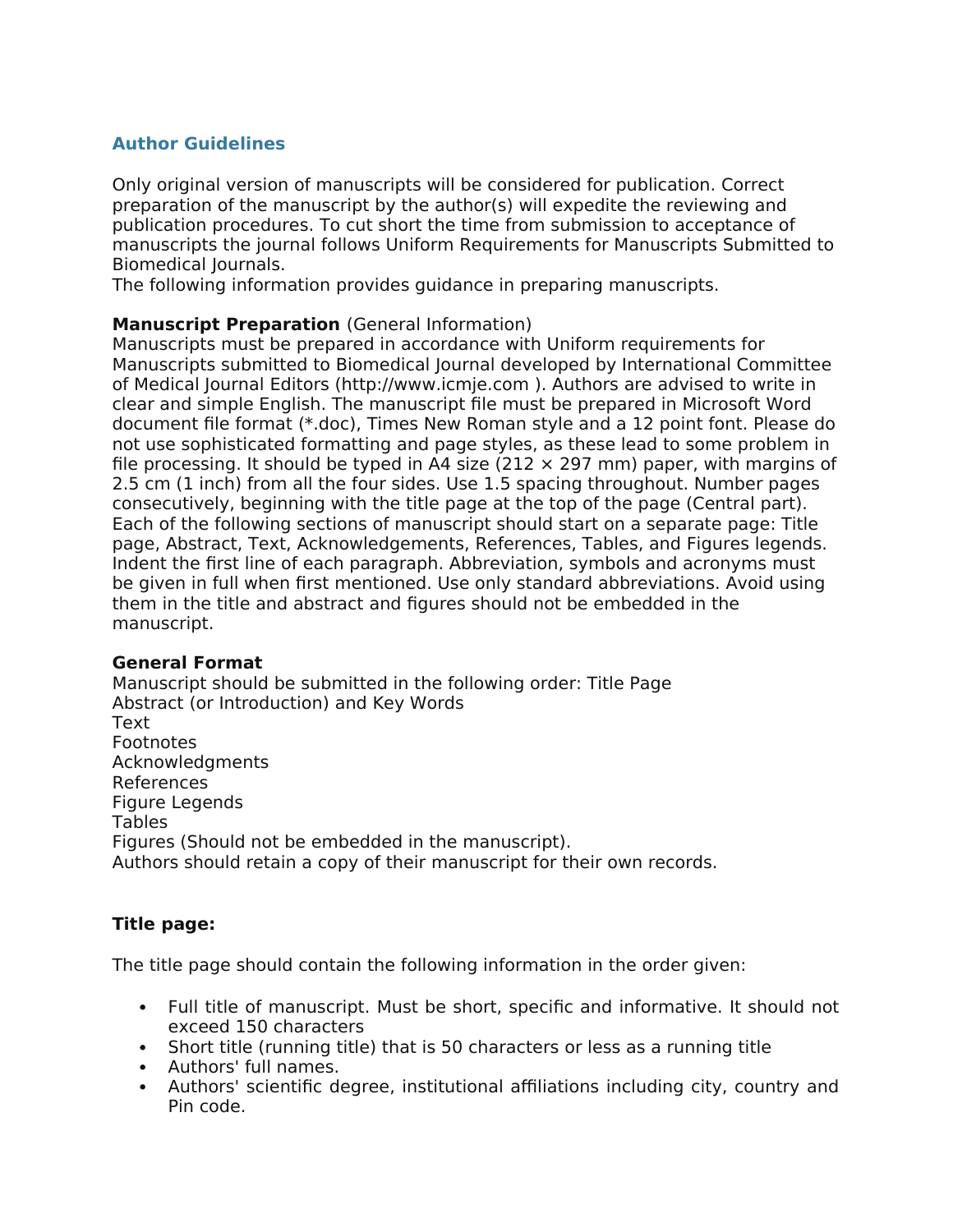- The name and address of the author responsible for correspondence about the manuscript [including email address and telephone].
- Word counts. Word count only for the text alone (excludes abstract, acknowledgments, figure legends, and references).
- The number of figures and tables.
- Any disclaimers
- Sources of support in the form of grants, equipment, drugs, or other significant sources of support;
- Any financial relationships between any author and a commercial firm that may pose a conflict of interest;

# **Key words**

These should be mentioned after the abstract.

Three to six Keywords should be placed alphabetical order and adjusted to Medical Subject Headings used in Index Medicus

(http://www.nlm.nih.gov/mesh/MBrowser.html). The words found in title need not be given as key words. But these should be relevant and informative to readers. Title/Short title should not be rewritten as key words.

## **Acknowledgements**

These should be typed on a new page. Acknowledge individuals only those who have contributed to the project or study. Report all source of grant and other support for the project or study, including funds received from contributors, institutions and commercial sources. Consultancies and funds paid directly to investigators must also be listed.

For other part of the text please see specific instructions provided for each manuscript category.

# **TYPE OF ARTICLES PREPARATION**

## **Case report and Case series**

### **Case report**

Case report is a detailed report of the diagnosis, treatment, and follow-up of an individual patient and must meet all of the following criteria:

- the case should be one that is highly unusual, very unique, underreported in the literature
- unexpected and important association of two or more diseases;
- adverse or unexpected treatment response
- any other clinical observation based upon well-documented cases that provide important new information
- They should be unique, describing a great diagnostic or therapeutic challenge and providing a learning point for the readers.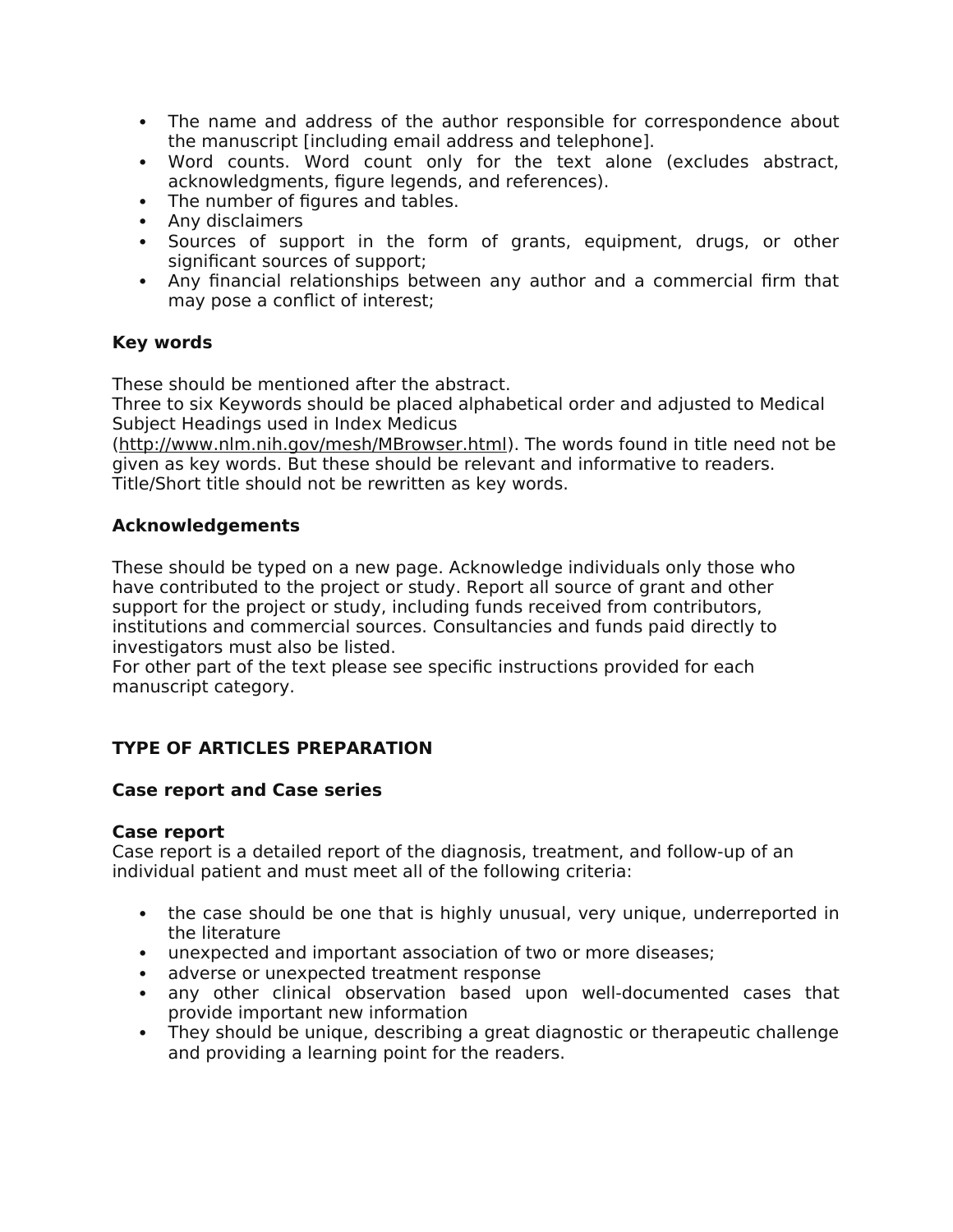## **Case Series**

These papers report a sufficient number of consecutive or randomized cases to make a persuasive argument for or against the procedure, technique, or concept under discussion. Cases should be relatively homogeneous so that a systematic evaluation of one type of disease, lesion, or condition is made for the procedure under consideration. Also, treatment and documentation should be consistent and standardized for all cases. It is recognized that definitive evidence for the safety and efficacy of any procedure, drug, or device comes primarily from well-designed, randomized, controlled trials. However, well-executed case series may lead to hypotheses about the usefulness of new and innovative procedures, drugs, or devices and may therefore be of value to the progress of clinical science.

Organize the manuscript into the following main headings:

- a nonstructural abstract and keywords;
- text [introduction, case report, discussion];
- References: up to 15 references;
- Figures
- Tables
- Figure legends

The manuscript could be of up to 1000 words (excluding references and abstract) and could be supported with up to 15 references. Case reports and Case series could be authored by up to five authors.

# **LETTERS TO EDITOR**

Letters of opinion from readers about articles published in the journal with response from the author. These should be short and decisive observations. They should not be preliminary observations that need a later paper for validation. The letter could have up to 500 words, 5 references and one table and/or figure. It could be generally authored by not more than four authors and. These should list no more than ten references. Letters should be typewritten with double spacing throughout, including references. The editor reserves the right to edit such letters and to use his discretion in their selection for publication

## **REVIEW ARTICLES**

Accurately record the sequence of development of a particular phase of dentistry. It should be brief but complete and provide documentation by references. Review articles include a nonstructural abstract with 250 words. The text is limited to 3500 words (including references), with a maximum of 6 tables and figures and up to 75 references.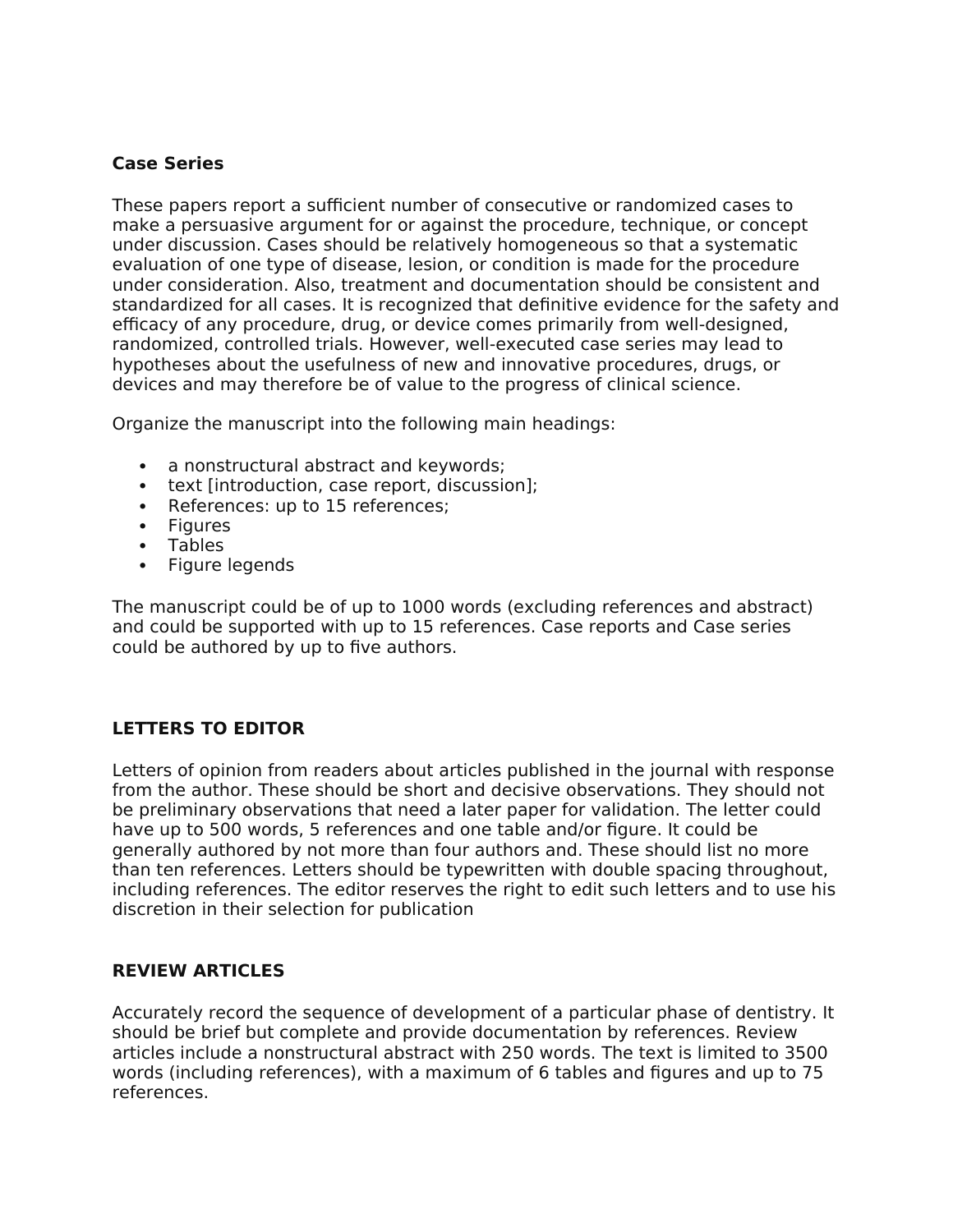Reviews are written by researchers of considerable experience in the field concerned. The authors should review the recent trends or advances in that field in the light of their own work. However, when an author has not done enough original work on a topic but wants to share the knowledge on recent advances/trends which may be useful for post-graduate students or junior members of faculty, one may also write.

The major portion of the above articles should deal with the up-to-date developments in the field in the last 3-5 years. The editor reserves the right to edit and to use his discretion in their selection for publication.

Authors submitting review manuscripts should include a section describing the methods used for locating, selecting, extracting, and synthesizing data. These methods should also be summarized in the abstract.

(C) Original Research Articles

### **Abstract and key words**

\*Abstract: The abstract page must carry the following information: (a) Title (without authors' names or affiliations), (b) Abstract, (c) Key words, (d) Short title. The abstract must be in a structured form (OBJECTIVES, METHODS, RESULTS and CONCLUSIONS) and explain briefly what was intended, done, observed and concluded. The conclusions and recommendations not found in the text of the article should not be given in the abstract. It should not exceed 250 words excluding title, short title and key words. The abstract must be concise, clear and informative rather than indicative. Do not use abbreviation, footnotes, references and authors' names.

### **\*Key words:**

Three to six Keywords should be placed in the alphabetical order and adjusted to Medical Subject Headings used in Index Medicus

(http://www.nlm.nih.gov/mesh/MBrowser.html). The words found in title/short title should not be repeated as key words. Keywords should be relevant and informative to readers.

Body of manuscript should be organized into following main headings:

### **\* Introduction**

This section must summarize the purpose and the rationale for the study. Give a concise background of the study. Do not review literature extensively but provide the most recent work that has a direct bearing on the subject. Justification for research aims and objectives must be clearly mentioned without any ambiguity. The purpose of the study should be stated at the end.

### **\* Materials and Methods**

The Methods section should include only information that was available at the time the plan or protocol for the study was being written; all information obtained during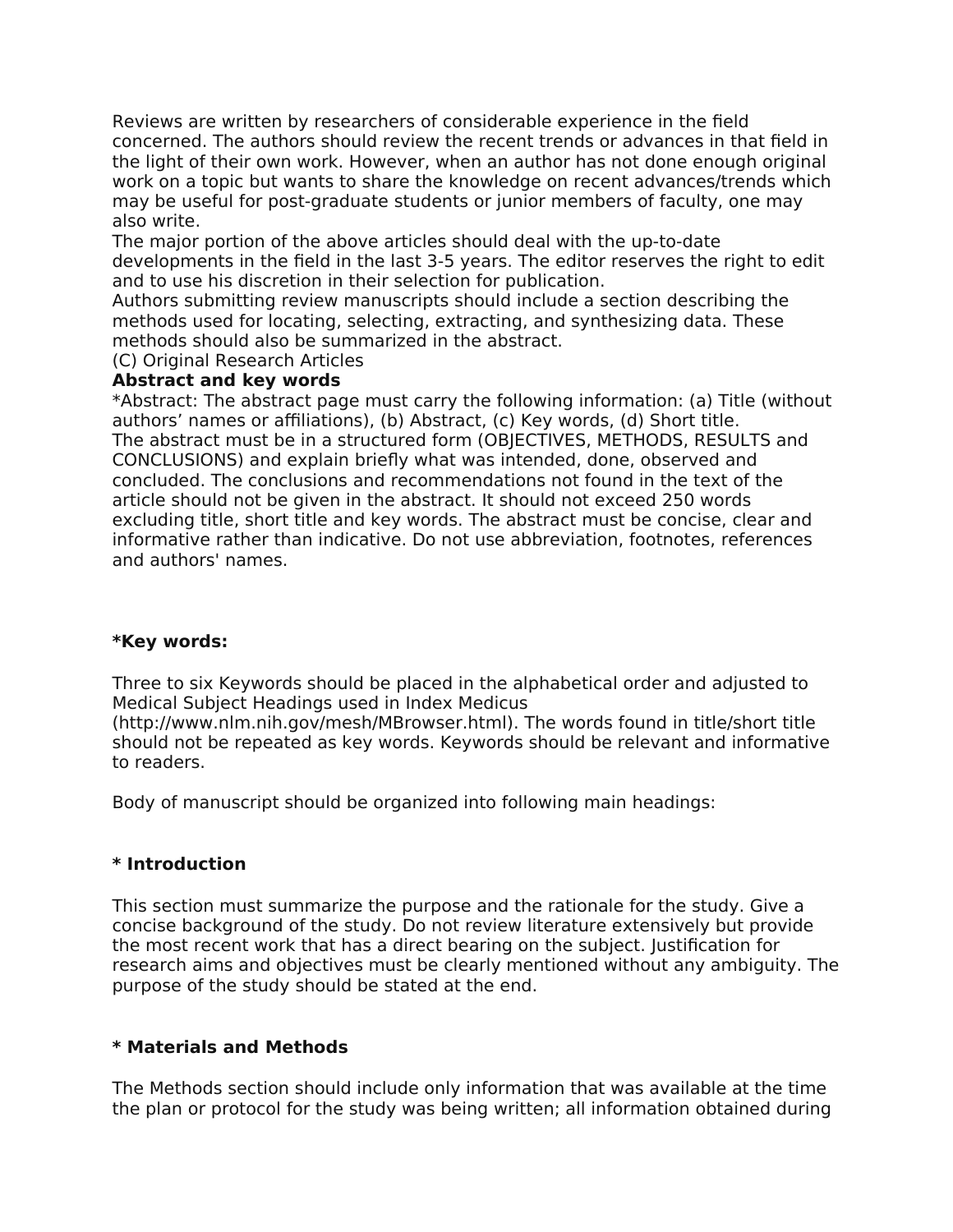the study belongs in the Results section. This section should deal with the materials used and the methodology (how the work was carried out). The procedure adopted should be described in sufficient details to allow the experiment to be interpreted and repeated by the readers, if desired. The number of subjects, the number of groups, the study design, sources of drugs with dosage regimen or instruments used, statistical methods and ethical aspects must be mentioned under the section. The number of subjects, the number of groups, the study design, sources of drugs with dosage regimen or instruments used, statistical methods and ethical aspects must be mentioned under the section. The data collection procedure must be described. If a procedure is a commonly used, giving a previously published reference would suffice. If a method is not well known (though previously published) it is better to describe it briefly. Give explicit descriptions of modifications or new methods so that the readers can judge their accuracy, reproducibility and reliability. Describe your selection of the observational or experimental participants (patients or laboratory animals, including controls) clearly, including eligibility and exclusion criteria and a description of the source population. Because the relevance of such variables as age and sex to the object of research is not always clear, authors should explain their use when they are included or excluded in their study—for example, authors should explain why only certain age group was included or why others were excluded. The guiding principle should be clarity about how and why a study was done in a particular way. When authors use such variables as race or ethnicity, they should define how they measured these variables and justify their relevance.

## **Technical Information**

Identify the methods, apparatus (give the manufacturer's name and address in parentheses), and procedures in sufficient detail to allow others to reproduce the results. Give references to established methods, including statistical methods (see below); provide references and brief descriptions for methods that have been published but are not well-known; describe new or substantially modified methods, give the reasons for using them, and evaluate their limitations.

Identify precisely all drugs and chemicals used, including generic name(s), dose(s), and route(s) of administration. The nomenclature, the source of material and equipment used (with details of the manufacturer's name and address parentheses) should be clearly mentioned. Drugs and chemicals should be precisely identified using their non-proprietary names or generic names. If necessary, the proprietary or commercial name may be inserted once in parentheses. The first letter of the drug name should be small for generic name (e.g., dipyridamole, propranolol) but capitalized for proprietary names (e.g., Persantin, Inderal). New or uncommon drug should be identified by the chemical name and structural formula. The doses of drugs should be given as unit weight per kilogram body weight e.g., mg/kg and the concentrations should be given in terms of molarity e.g., nm or mM. The routes of administration may be abbreviated, e.g., intra-arterial (i.a.), intramuscular (i.m.), intravenous (i.v.), subcutaneous (s.c.), etc.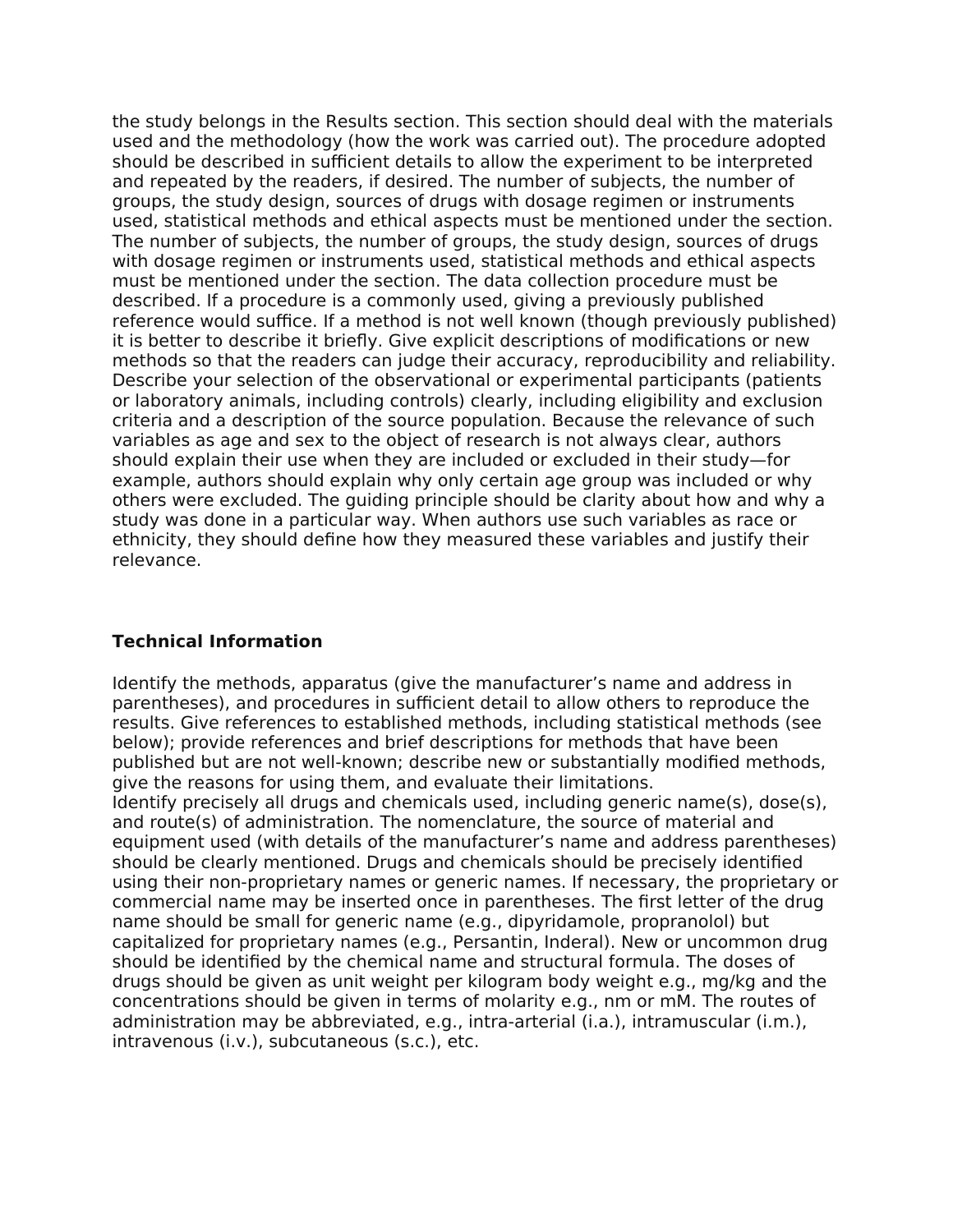## **Statistics**

Describe statistical methods in that way with enough details to enable a knowledgeable reader with access to the original data to verify the reported results. When possible, quantify findings and present them with appropriate indicators of measurement error or uncertainty (such as confidence intervals. Sole reliance on statistical hypothesis testing or normalization of data should be avoided. Data in as close to the original form as reasonable should be presented. References for the design of the study and statistical methods should be to standard works when possible. Details about eligibility criteria for subjects, randomization, and methods for blinding of observations, treatment complications, and numbers of observations should be included. Losses to observations, such as dropouts from a clinical trial, should be indicated. Define statistical terms, abbreviations, and most symbols. Specify the computer software used. The variation of data should be expressed in terms of the standard error of mean (SEM) or the standard deviation (SD), along with the number of observations (n). The details of statistical tests used and the level of significance should be stated. If more than one test is used it is important to indicate which groups and parameters have been subjected to which test.

## **\* Results**

Results must be presented in the form of text, tables and illustrations. The contents of the tables should not be all repeated in the text. Instead, a reference to the table number may be given. The same data should not be presented in both tabular and graphic forms. Simple data may be given in the text itself instead of figures or tables. Long articles may need sub-headings within some sections (especially the Results and Discussion parts) to clarify their contents. Avoid discussions and conclusions in the results section.

## **\* Discussion**

This section should deal with the interpretation, rather than recapitulation of results. This should emphasize the present findings and the variations or similarities with other work done in the field by other workers. Emphasize the new and important aspects of the study and the conclusions that follow from them. It must be mentioned whether the hypothesis mentioned in the article is true, false or no conclusions can be derived.

Avoid unqualified statements and conclusions not completely supported by the data. Repetition of information given under Introduction and Results should be avoided. Conclusions must be drawn considering the strengths and weaknesses of the study. They must be conveyed in the last paragraph under Discussion. Make sure conclusions drawn should tally with the objectives stated under Introduction.

### **\*Acknowledgements**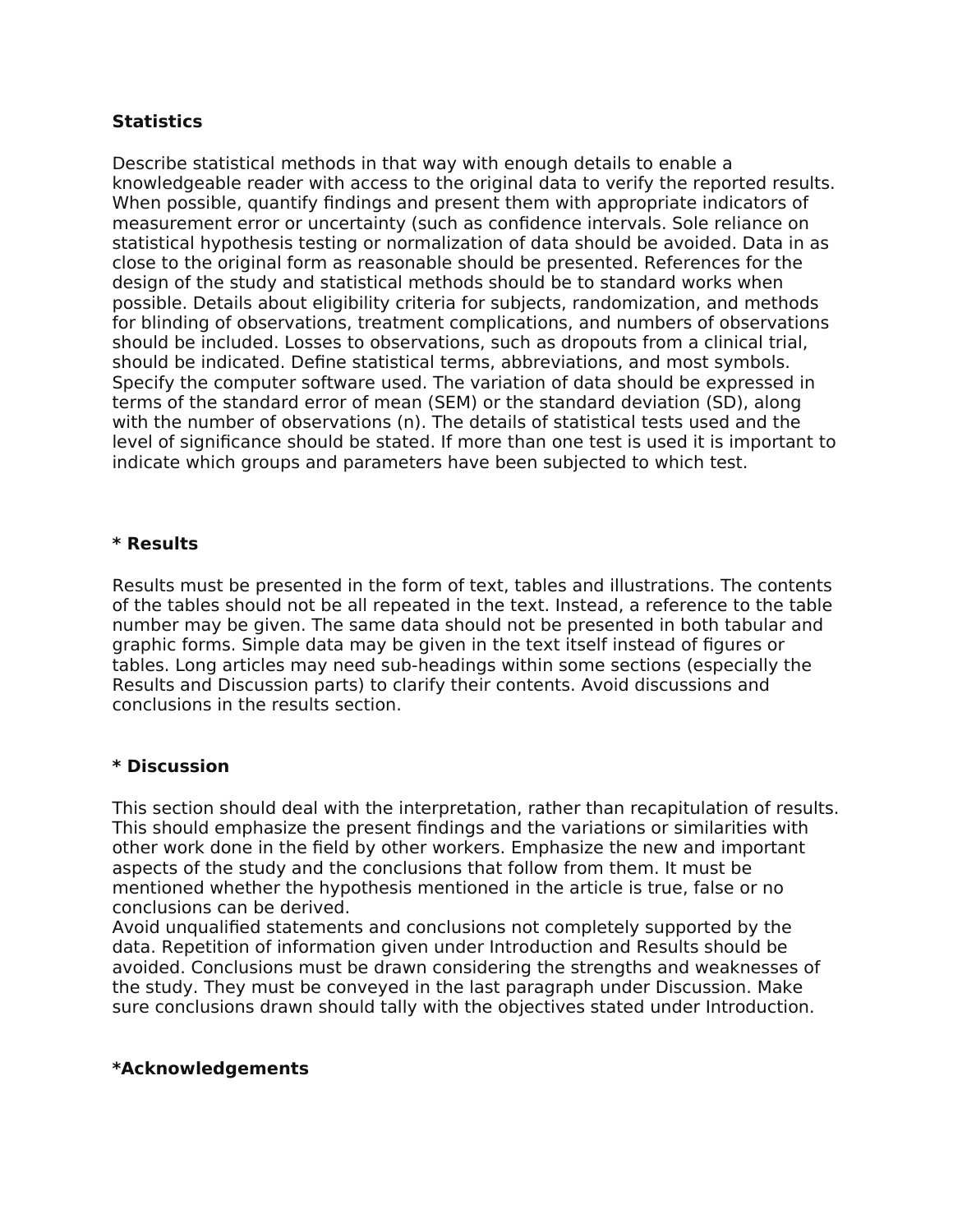These should be typed on a new page. Acknowledge individuals only those who have contributed to the project or study. Report all source of grant and other support for the project or study, including funds received from contributors, institutions and commercial sources. Consultancies and funds paid directly to investigators must also be listed.

### **\* References**

It should begin on a new page. The number of references should normally be restricted to a maximum of 25-75 for a full paper. Majority of them should preferably be of articles published in the last 10 years.

### **\* Word Limit**

Word limit for original study article should not exceed 4500 words (Including references and excluding abstract and key words)

### **Book reviews**

It should be 500-word critical look at relevant books.

## **Short Communication**

Short report on a research project/ outbreak in about 1500 words (Including references and excluding abstract, keywords), abstract should be in 150 words, one table/figure and 10-15 references. Report from the field Articles that present innovations/best practices in about 1500 words with an unstructured abstract of 100 words, with one or two figures/tables and about 10 references.

### **Guest Editorial**

Guest Editorial may be invited from authorities in certain areas as a means of offering their perspective on one or more articles published in the Journal, or on other items of interest to the readership.

### **Commentary**

The purpose of this part is to provide a forum for discussion of controversies and other issues as they relate to the practice of dentistry. Full and balanced discussion of controversies on important issues is encouraged. This may result in several authors each presenting a relevant viewpoint. Commentary articles should be concise (2,000 to 3,000 words); however, they should be complete and balanced, which may require that the issue or controversy addressed be highly focused. Appropriate references should be cited.

### **Format**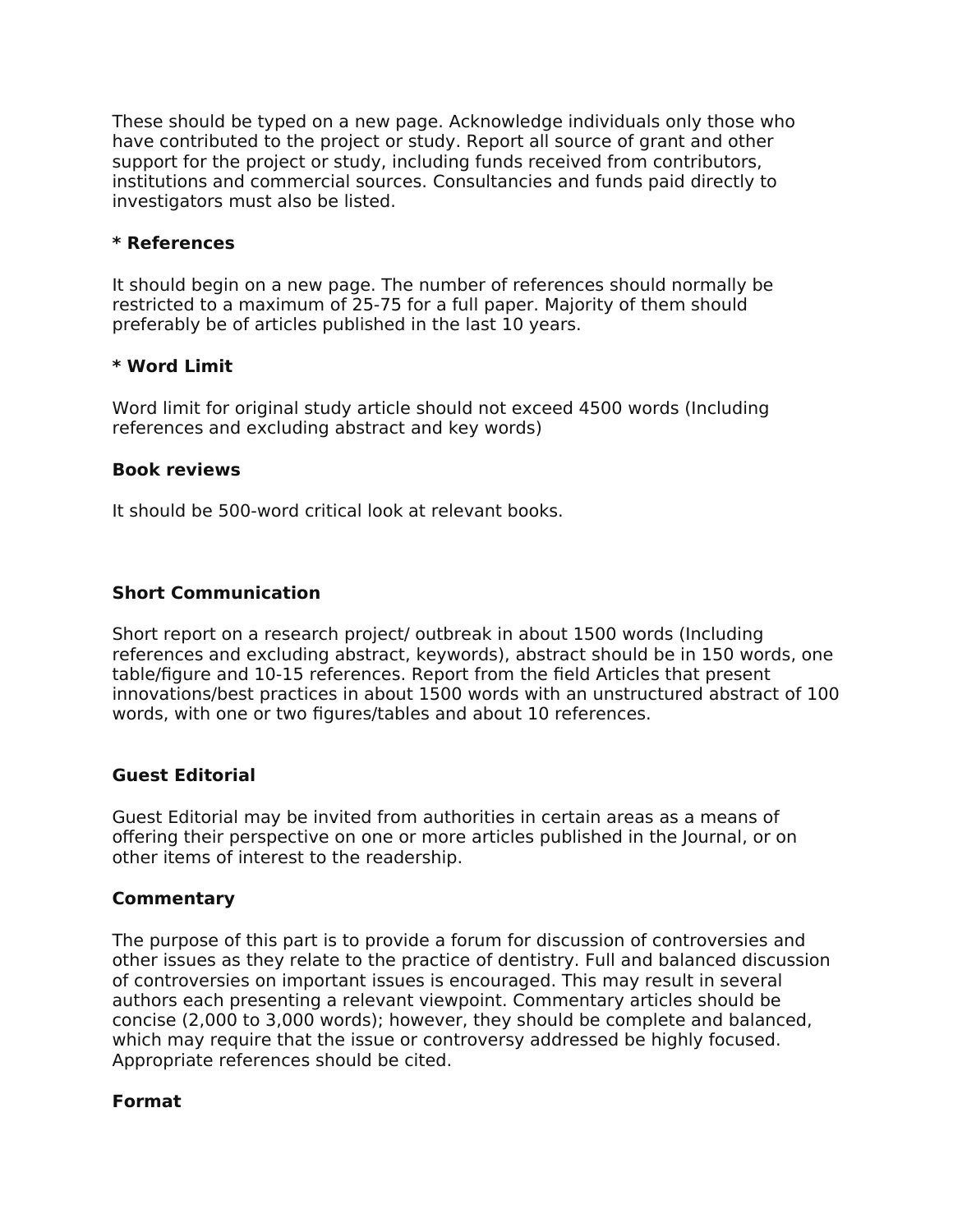### **Introduction**

This section should clearly state the clinical question or issues to be discussed and document their importance and timeliness.

### **Body**

The body should present the information supporting all aspects of the issues. This portion of the Commentary may be subdivided as appropriate with headings. Figures, tables, and other illustrative materials may be incorporated.

### **Summary**

The summary should place the issue in perspective and point a way for future directions in addressing the controversy.

### **Acknowledgments**

Since these papers allow authors to express their opinions on a subject, it is extremely important that authors disclose any and all affiliations, financial position, or any other information that constitutes a real or perceived conflict of interest.

### **Other types**

Editorial, Expert's comments, Symposia and articles related to other fields are solicited by the editorial board.

## **GUIDELINES FOR REFERENCES**

All submitted manuscripts should follow the Vancouver style of Reference System (not alphabetical).References should be numbered consecutively in the order in which they appear in the text. A journal, magazine, or newspaper article should be given only one number; a book should be given a different number each time it is mentioned, if different page numbers are cited. All references are identified, whether they appear in the text, tables, or legends, by Arabic numbers in superscript. . References cited only in tables or figure legends should be numbered in accordance with the sequence established by the first identification in the text of the particular table or figure. Use the style of the examples below, which are based on the formats used by the NLM in Index Medicus. The titles of journals should be abbreviated according to the style used in Index Medicus. If you are uncertain about the correct abbreviation for a journal title, please refer to the NLM's comprehensive listing at ftp://nlmpubs.nlm.nih.gov/online/ journals/ljiweb.pdf. If it is a non indexed journal, use full name. The use of abstracts as references is strongly discouraged. Manuscripts accepted for publication may be cited. Information from manuscripts submitted but not accepted should be cited in the text as "unpublished observations" with written permission from the source. A photocopy of the acceptance letter should be submitted with the manuscript. Avoid reference of written and oral personal communications in text unless it provides essential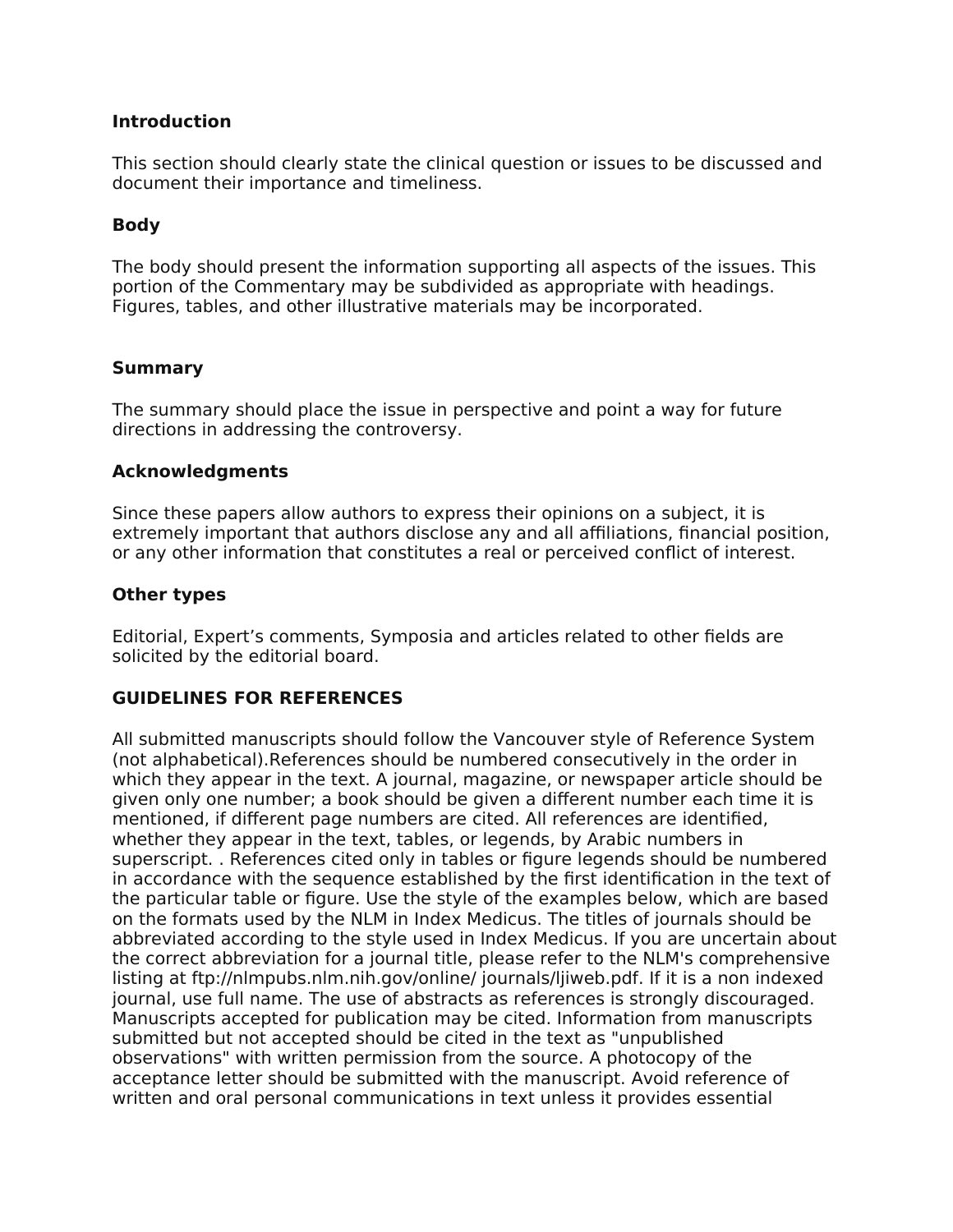information not available from a public source, but not cited as references. Please provide the date of the communication and indicate whether it was in a written or oral form. In addition, please identify the individual and his/her affiliation. Authors should obtain written permission and confirmation of accuracy from the source of a personal communication. Presented papers, unless they are subsequently published in a proceedings or peer-reviewed journal, may not be cited as references. In addition, Wikipedia.org may not be cited as a reference. For most manuscripts, authors should limit references to materials published in peer-reviewed professional journals. In addition, authors should verify all references against the original documents. Mentioning names of author(s) for reference should be avoided in the text as far as possible.

. References should begin on a new page. The number of references varies depending on the type of article and authors should mention within the limit. References should preferably be of articles published in the last 10 years. List all authors when six or fewer; when seven or more, list the first six and add et al"; There should not be any gaps between the year;volume:page-page.

## **Standard journal**

Lynham A. Panoramic radiographic survey of hypodontia in Australian Defence Force Recruits. Aust Dent | 1990;35:19-22.

Nik-Hussein NN. Hypodontia in permanent dentition:a study of its prevalence in Malaysian children.Aus Orthod (1989; 11:93-95.

More than six authors:

Parkin DM, Clayton D, Black RJ, Masuyer E, Friedl HP, Ivanov E, et al. Childhood leukaemia in Europe after Chernobyl: 5 year follow-up. Br J Cancer 1996;73:1006- 12.

## **Volume with supplement:**

Shen HM, Zhang QF. Risk assessment of nickel carcinogenicity and occupational lung cancer. Environ Health Perspect 1994;102Suppl 1:275-82.

## **Corporate author:**

Federation Dentaire Internationale. Technical report no. 28. Guidelines for antibiotic prophylaxis of infective endocarditis for dental patients with cardiovascular disease. Int Dent J 1987;37:235.

Journal paginated by issue.

Card SJ, Caffesse RG, Smith BA, Nasjleti CE. New attachment following the use of a resorbable membrane in the treatment of periodontitis in dogs. Int J Periodontics Restorative Dent 1989;9(1):59-69.

Journals paginated by issue with supplement.

Payne DK,Sulivan MD,Massie MJ.Women's psychological reactions to breast cancer.Semin Oncol 1996;23(1,Suppl 2):89-97

Non-English-language titles translated into English.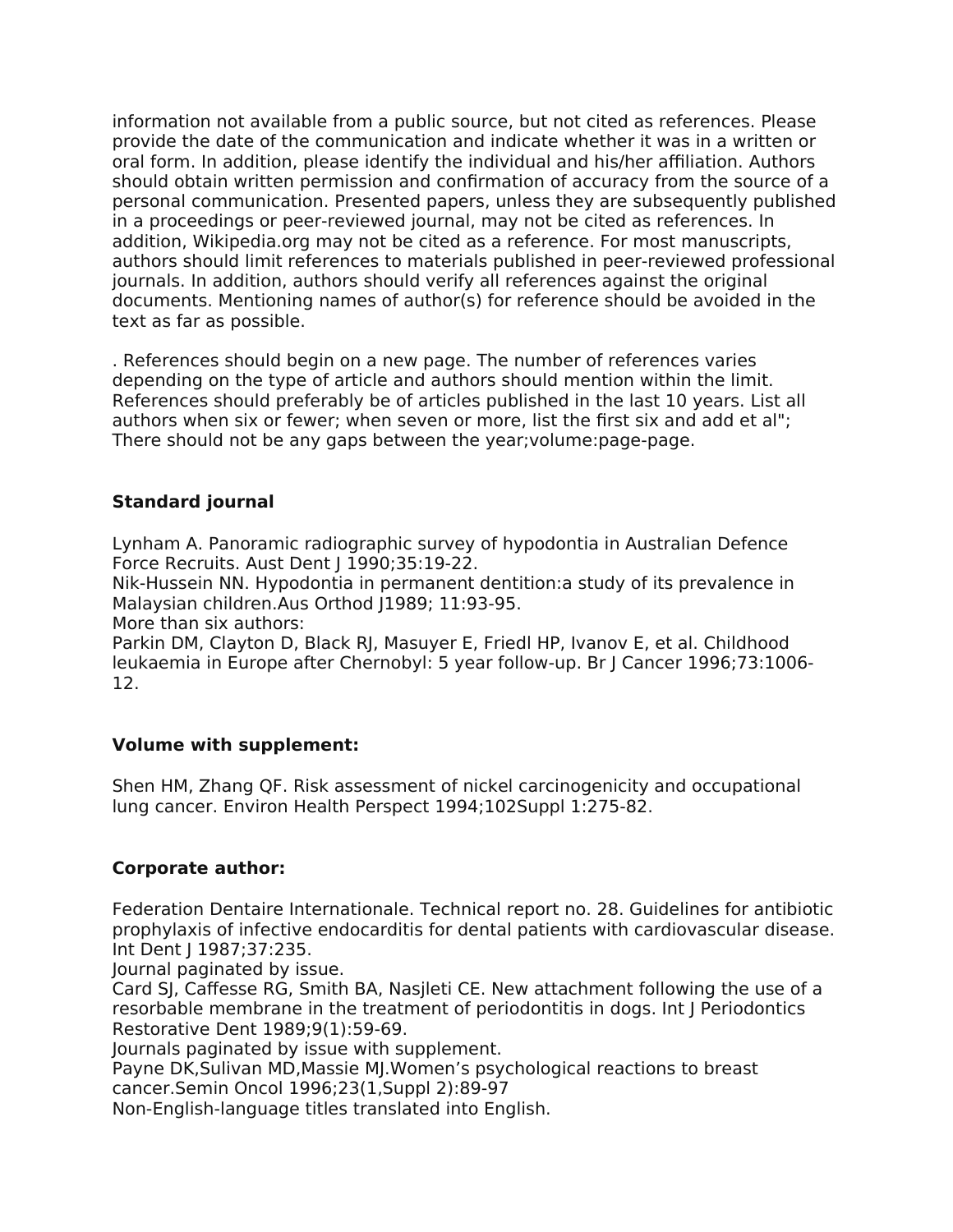Buchmann R, Khoury F, Hesse T, Mu¨ller RF, Lange DE. Antimicrobial therapy of peri-implant disease (in German). Z Zahna¨rztl Implantol 1996;12:152-157.

# **Books and other monographs**

### **Book:**

Torabinejad M, Walton RE. Principels and Practice of Endodontics. 3rd ed. Philadelphia: Saunders, 2002. p. 275-8.

Chapter in a book:WHITE SC,Pharaoh MJ,O'Connor DOral radiology:principles and interpretation.5th ed, St.Louis: Mosby ; 2004. p. 330-333.

Editor(S),Compiler(S)as author:Norman IJ,Redfern SJ,editors Mental health care for elderly people.Newyork:Churchill Livingstone;1996. Personal author(s). Tullman JJ, Redding SW. Systemic Disease in Dental Treatment. St. Louis: The CV Mosby Company; 1983:1-5.

**Agency publication:** Miller AJ, Brunelle JA, Carlos JP, Brown LJ, Lo¨e H. Oral Health of United States Adults. Bethesda, MD: National Institute of Dental Research; 1987. NIH publication no. 87-2868.

## **Electronic Citations**

Online journals without volume and page information: Berlin JA, Antman EM. Advantages and limitations of meta-analytic regressions of clinical trials data. Online J Curr Clin Trials [serial online]. June 4, 1994; doc 134. Accessed July 20, 2000.

Online journals with volume and page information: Fowler EB, Breault LG. Ridge augmentation with a folded acellular dermal matrix allograft: A case report. J Contemp Dent Pract [serial online]. 2001;2(3):31-40. Available from: Procter & Gamble Company, Cincinnati, OH. Accessed December 15, 2001.

**Web sites:** Centers for Disease Control and Prevention.

**Preventing emerging infectious diseases:** Addressing the problem of antimicrobial resistance.

**Available at:** http://www.cdc.gov/ /emergplan/antiresist/. Accessed November 5, 2001.

The commonly cited types of references are shown here, for other types of references such as dissertation, newspaper article, web page, etc. please refer to ICMJE Guidelines (http://www.icmje.org or

http://www.nlm.nih.gov/bsd/uniform\_requirements.html).

# **Units of Measurement**

Measurements of length, height, weight, and volume should be reported in metric units or their decimal multiples. Temperatures should be given in degrees Celsius and blood pressure in millimeters of mercury. All hematologic and clinical chemistry measurements should be reported in the metric system in terms of the International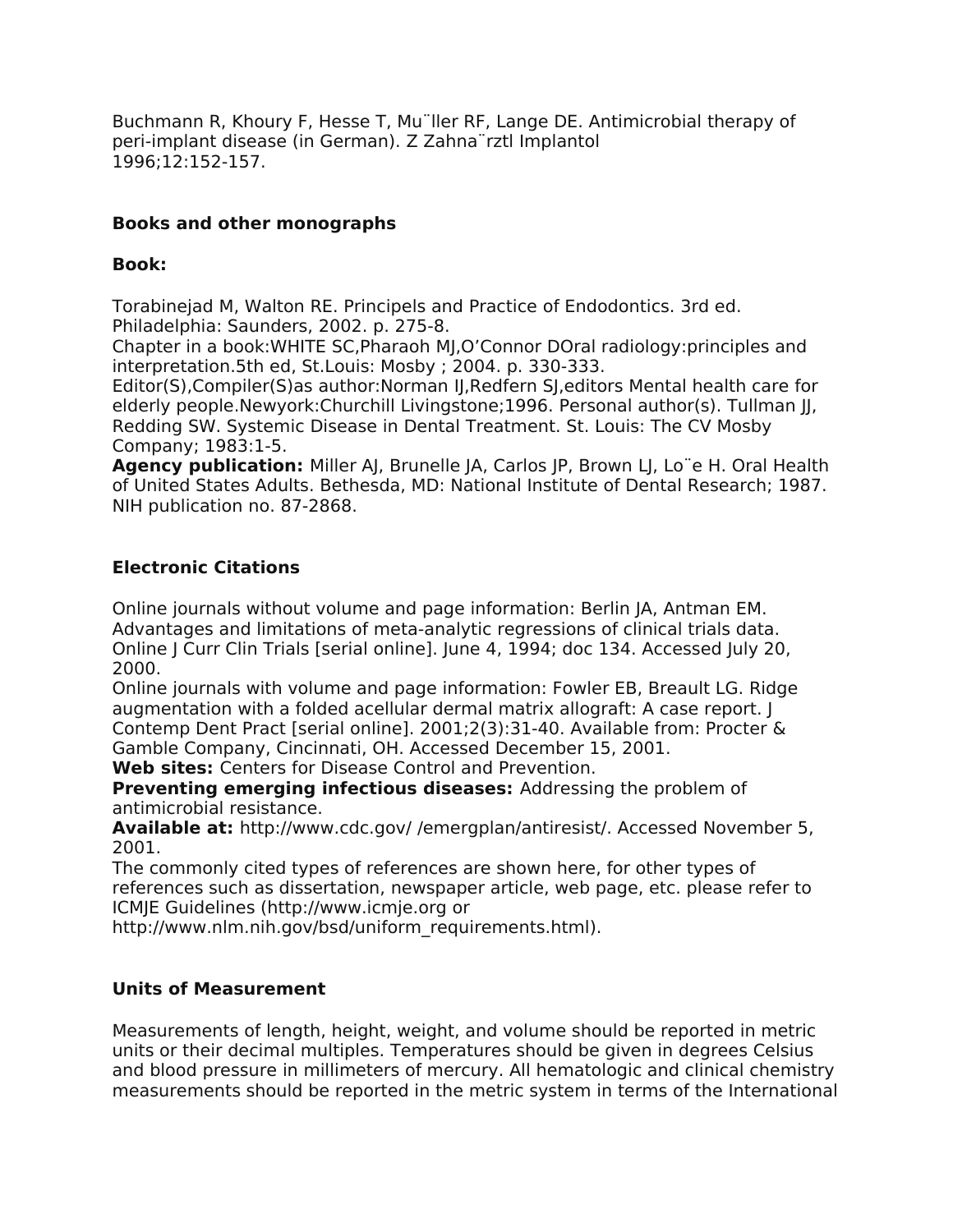System of Units (SI). Description of teeth should use the American Dental Association (i.e., Universal/National) numbering system.

# **Footnotes**

Footnotes should be used only to explain symbols in tables and illustrations; and to identify manufacturers of equipment, medications, materials, and devices. Use the following symbols in the sequence shown:  $*, +, +, \S$ , II, ,  $#$ ,  $**$ ,  $**$ , thetc.

# **Identification of Products**

Use of brand names within the title or text is not acceptable, unless essential when the paper is comparing two or more products. When identification of a product is needed or helpful to explain the procedure or trial being discussed, a generic term should be used and the brand name, manufacturer, and location (city/state/country) cited as a footnote.

# **Conflicts of Interest**

In the interest of transparency and to allow readers to form their own assessment of potential biases that may have influenced the results of research studies, ASJOR now requires that all authors declare potential competing interests relating to papers accepted for publication. Conflicts of interest are defined as those influences that may potentially undermine the objectivity or integrity of the research, or create a perceived conflict of interest. Authors are required to submit:

\*A statement in the manuscript, following Acknowledgments, that includes the source of any funding for the study, and defines the commercial relationships of each author. If an author has no commercial relationships to declare, a statement to that effect should be included. This statement should include financial relationships that may pose a conflict of interest or potential conflict of interest. These may include financial support for research (salaries, equipment, supplies, travel reimbursement); employment or anticipated employment by any organization that may gain or lose financially through publication of the paper; and personal financial interests such as shares in or ownership of companies affected by publication of the research, patents or patent applications whose value may be affected by this publication, and consulting fees or royalties from organizations which may profit or lose as a result of publication. An example is shown below.

\*A conflict of interest and financial disclosure form should be completed by each author and provided to the corresponding author. The corresponding author is responsible for submitting these forms from each author when the manuscript is submitted.

# **Ethics**

When reporting studies on humans it is essential to indicate whether the procedures followed were in accordance with the ethical standards of the responsible committee on human experimentation (institutional or regional) and with the Helsinki Declaration of 1975, as revised in 2000 (available at http://www.wma.net).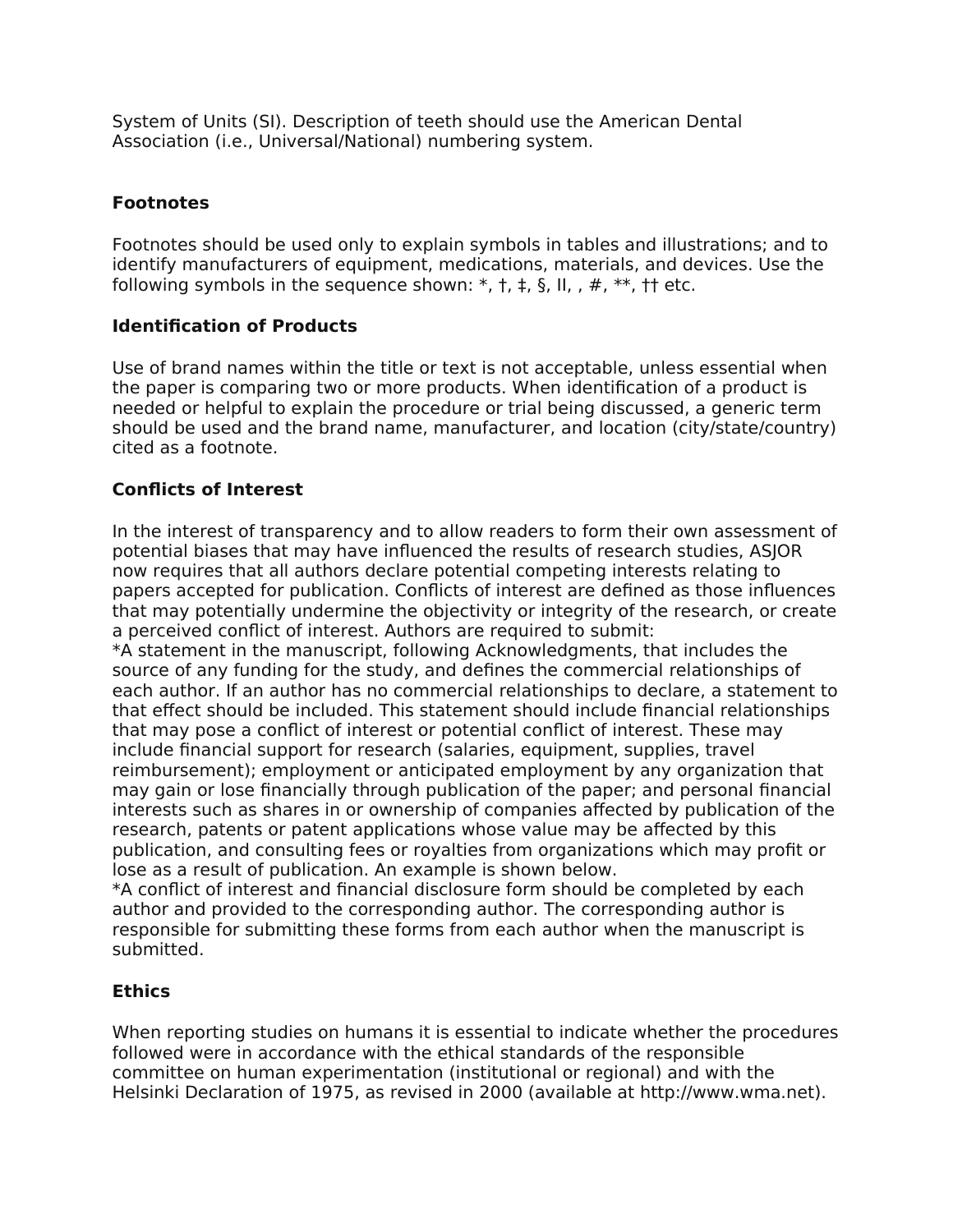If doubt exists whether the research was conducted in accordance with the Helsinki Declaration, the authors must explain the rationale for their approach, and demonstrate that the institutional review body explicitly approved the doubtful aspects of the study. Animal experimental procedures should be as humane as possible and the details of procedures used for study purpose should be clearly mentioned. Indicate in the text that the maintenance and care of experimental animals complies with National Institutes of Health guidelines for the humane use of laboratory animals or those of similar Institute or agency. In the case of clinical trials state that informed consent was obtained from all human adult participants and from the parents or legal guardians of minors. Include the name of the appropriate institutional review board that approved the project. If editors demand authors must submit evidence for approval by a local Ethics Committee (for both human as well as animal studies). The journal will not consider any paper which is ethically unacceptable. A statement on ethics committee permission and ethical practices must be included in all research articles under the 'Materials and Methods' section. Protection of Patients' Rights to Privacy Identifying information should not be published in written descriptions, photographs, sonograms, CT scans, etc., and pedigrees unless the information is essential for scientific purposes and the patient (or parent or guardian) gives written informed consent for publication. Authors should mask patients' eyes and remove patients' names from figures unless they obtain written consent from the patients and submit written consent with the manuscript. When informed consent has been obtained, it should be indicated in the article and copy of the consent should be attached with the covering letter. Publication Standards of Ethical Conduct. Submitting manuscripts for publication that contain elements of fabrication, falsification, or plagiarism constitutes a major violation of the universally accepted standards of ethical and scientific conduct. To avoid plagiarism, please be sure not to use the language, content or concepts of another source without appropriate citation. Do not use extensive verbatim or near verbatim portions of text from another source, even with appropriate citation When previously published material is copied (texts, charts, tables, figures or any other materials) the law about Copyrights should be observed. The authors should submit the authorization as issued by the publication for the use of the material, when it is required by the JiDENT Permission Direct quotations, tables, or illustrations that have appeared in copyrighted material must be accompanied by written permission for their use from the copyright owner and original author along with complete information with respect to source. Photographs of identifiable persons must be accompanied by signed releases showing informed consent.

## **Time Limit**

The approximate time schedule for the various stages leading to publication in JIDENT is as follows: • For internal review 7-10 days from initial submission - It will decide whether the manuscript will be rejected or sent out for external peer review. • External review 5-6 weeks until all the reviews are received and the editors make a decision on whether the paper should be accepted, revised, or rejected based on reviews. • 2 weeks is the average time for authors to submit a revised manuscript. • 2 week for final decision of acceptance/rejection for publication (may include a rereview). All manuscripts are reviewed by an editor and members of the Editorial Board or qualified outside reviewers. Decisions will be made as rapidly as possible, and the journal strives to return reviewers' comments to authors within 7weeks. It is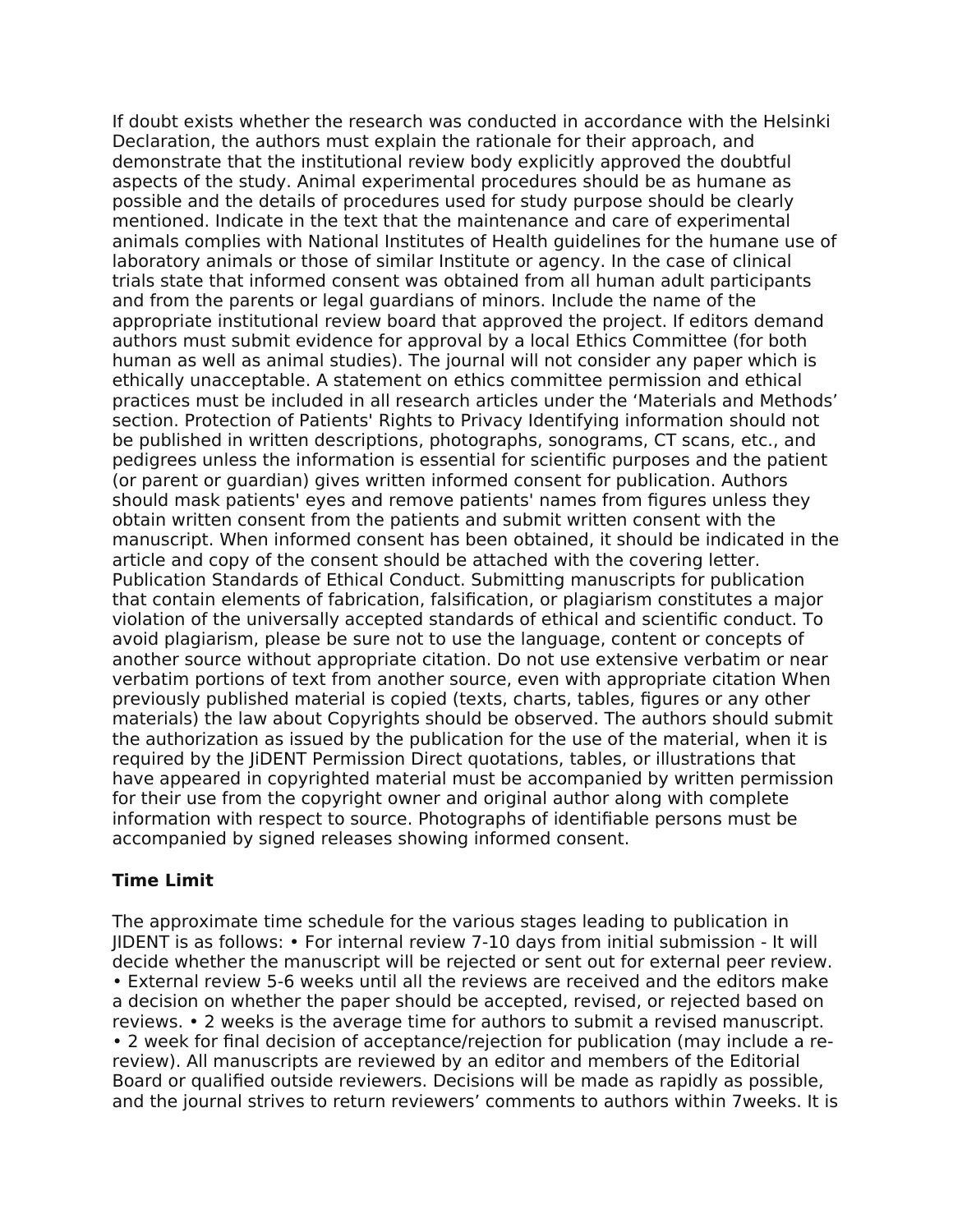the goal of the JIDENT to publish manuscripts within nine weeks or very next issue of journal after submission.

# **The Editorial Procedure:**

Manuscripts for publication will be considered on their individual merits. All manuscripts will be subjected to peer review All submitted manuscripts received are duly acknowledged. During submission, the contributor is requested to provide names of two or three qualified reviewers who have had experience in the subject of the submitted manuscript, but this is not mandatory. The reviewers should not be affiliated with the same institutes as the contributor/s. However, the selection of these reviewers is at the sole discretion of the editor. The journal follows a doubleblind review process, wherein the reviewers and authors are unaware of each other's identity. Every manuscript is also assigned to a member of the editorial team, who based on the comments from the reviewers takes a final decision on the manuscript

# **Editorial Review system:**

On submission, editors review all manuscripts initially for suitability for formal review. Manuscripts with insufficient originality, serious scientific or technical flaws, or lack of a significant message are rejected before proceeding for formal peerreview. Manuscript(s) that is/are found suitable for publication is/are sent to two or more expert reviewers. Based on the comments from the reviewers assigned editorial member will take a final decision on the manuscript. The comments and suggestions (acceptance/ rejection/ amendments in manuscript) received from reviewers are conveyed to the corresponding author. If required, the author is requested to provide response to reviewers' comments and submit a revised version of the manuscript. This process is repeated till reviewers and editors are satisfied with the manuscript.

# **Blinded Article file:**

The manuscript/text must not contain nor mention the names or initials of the author / institution at which the study was done or acknowledged. Manuscripts not in compliance with The Journal's blinding policy will be returned to the corresponding author. The main text of the article, beginning from Abstract till References (including tables) should be in this file. Use .doc files. Do not zip the files. Limit the file size to 1024 kb (1MB). Do not incorporate images in the file. The pages should be numbered consecutively, beginning with the first page of the blinded article file.

# **Authorship and Acknowledgement**

Authors submitting a paper do so on the understanding that the manuscript have been read and approved by all authors and that all authors agree to the submission of the manuscript to the Journal. According to JOURNAL OF INTEGRATED DENTISTRY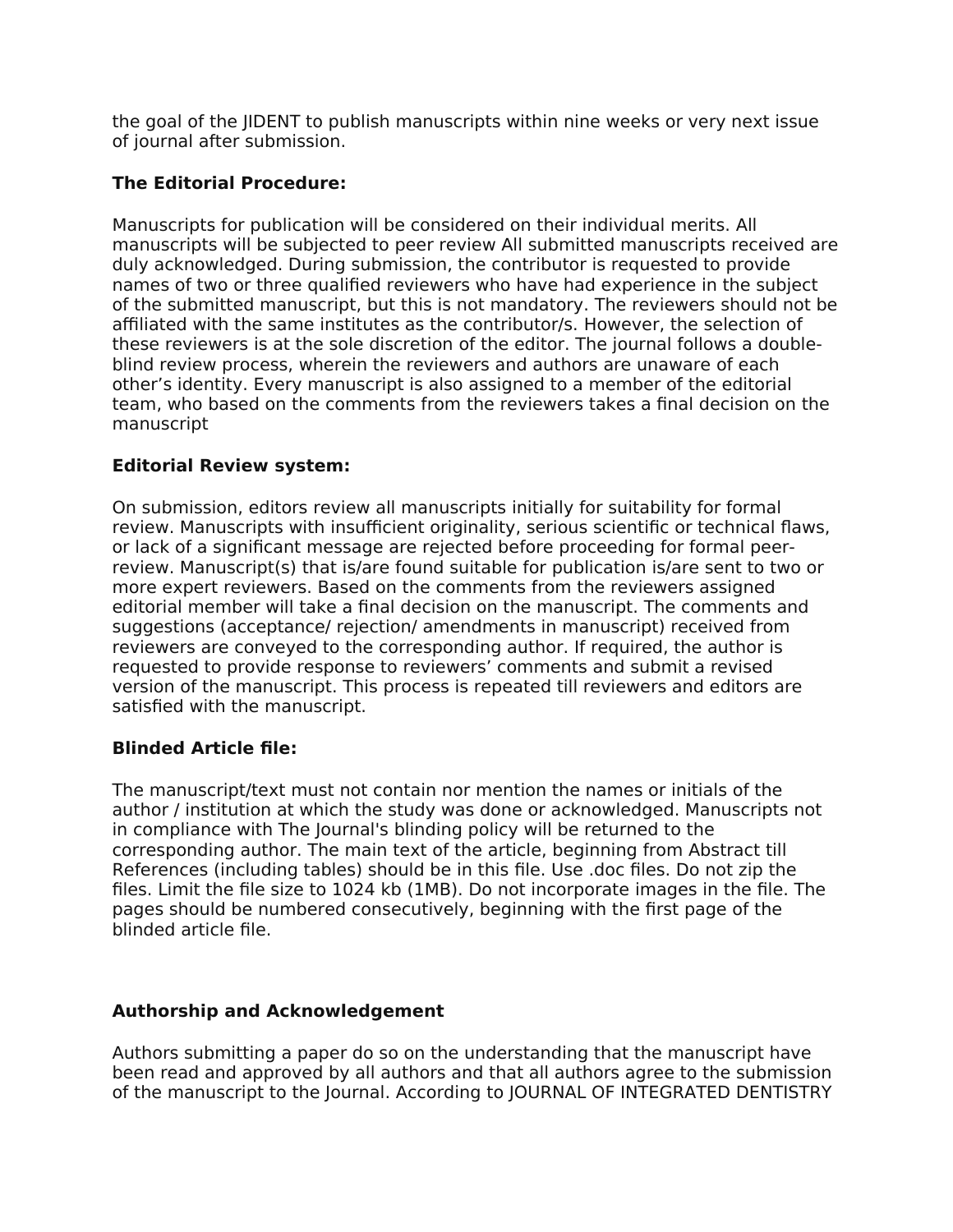(JIDENT) Individuals identified as authors must fulfill the following criteria's established by the International Committee of Medical Journal Editors (ICMJE): 1) substantial contributions to conception and design, or acquisition of data or analysis and interpretation of data; 2) drafting the article or revising it critically for important intellectual content; and 3) final approval of the version to be published. Authors should meet conditions of 1, 2 and 3.

It is a requirement that all authors have been accredited as appropriate upon submission of the manuscript. Contributors who do not qualify as authors should be mentioned in Acknowledgement.The order of authorship on the mentioned should be a joint decision of the co-authors. Authors should be prepared to explain the order in which authors are listed. Once submitted the order cannot be changed without written consent of all the authors.

For a study carried out in a single institute, the number of authors should not exceed six. For a case-report and for a review article, the number of authors should not exceed four. For short communication, the number of authors should not be more than three. A justification should be included, if the number of authors exceeds these limits.

Once the Journal has received a manuscript, any changes in authorship must be mailed to the editorial office and must contain the signature of the author who has been added or removed from the paper. Authors who are added later part must submit a conflict of interest and financial disclosure form (described under ''Acknowledgments and Conflicts of Interest'').

## **Acknowledgement:**

Under acknowledgement please specify contributors to the article other than the authors to be accredited. At the end of the Discussion/Conclusion, acknowledgments may be made to individuals who contributed to the research or the manuscript preparation at a level that did not qualify for authorship. This may include technical help or participation in a clinical study. Authors are responsible for obtaining written permission from persons listed by name. Acknowledgments must also include a statement that includes the source of any funding for the study, and defines the commercial relationships of each author.

# **Duality of Interests**

Any commercial or other associations that might create a duality of interests in connection with a submitted manuscript must be disclosed. All sources of external funds supporting the work must be indicated in a footnote, as should all corporate affiliations of the authors including author(s) relationship with a corporate entity involved with the subject of the research or product being espoused in the submission. A covering letter at the time of submission should inform the Editor of pertinent consultancies, stock ownership or other equity interests, or patent licensing arrangements. All information will remain confidential while the paper is being reviewed and will not influence the editorial decision. If the manuscript is accepted, the Editor will communicate with the authors how best to disclose the